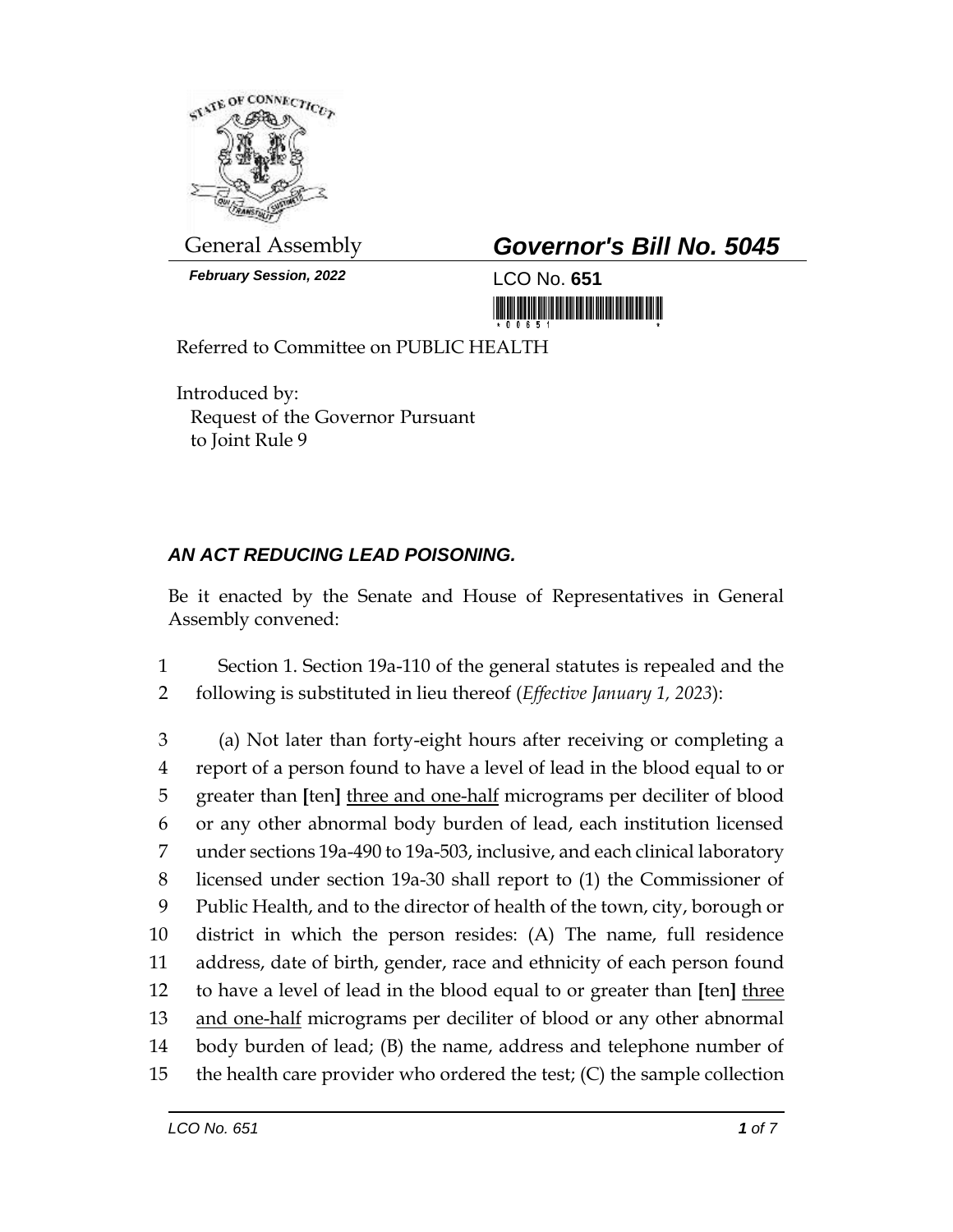date, analysis date, type and blood lead analysis result; and (D) such other information as the commissioner may require, and (2) the health care provider who ordered the test, the results of the test. With respect to a child under three years of age, not later than seventy-two hours after the provider receives such results, the provider shall make reasonable efforts to notify the parent or guardian of the child of the blood lead analysis results. Any institution or laboratory making an accurate report in good faith shall not be liable for the act of disclosing **[**said**]** such report to the Commissioner of Public Health or to the director of health. The 25 commissioner, after consultation with the Commissioner Administrative Services, shall determine the method and format of transmission of data contained in **[**said**]** such report.

 (b) Each institution or laboratory that conducts lead testing pursuant to subsection (a) of this section shall, at least monthly, submit to the Commissioner of Public Health a comprehensive report that includes: (1) The name, full residence address, date of birth, gender, race and ethnicity of each person tested pursuant to subsection (a) of this section regardless of the level of lead in the blood; (2) the name, address and telephone number of the health care provider who ordered the test; (3) the sample collection date, analysis date, type and blood lead analysis result; (4) laboratory identifiers; and (5) such other information as the Commissioner of Public Health may require. Any institution or laboratory making an accurate report in good faith shall not be liable for the act of disclosing **[**said**]** such report to the Commissioner of Public Health. The Commissioner of Public Health, after consultation with the Commissioner of Administrative Services, shall determine the method and format of transmission of data contained in **[**said**]** such report.

 (c) Whenever an institutional laboratory or private clinical laboratory conducting blood lead tests pursuant to this section refers a blood lead sample to another laboratory for analysis, the laboratories may agree on which laboratory will report in compliance with subsections (a) and (b) of this section, but both laboratories shall be accountable to **[**insure**]** ensure that reports are made. The referring laboratory shall **[**insure**]** ensure that the requisition slip includes all of the information that is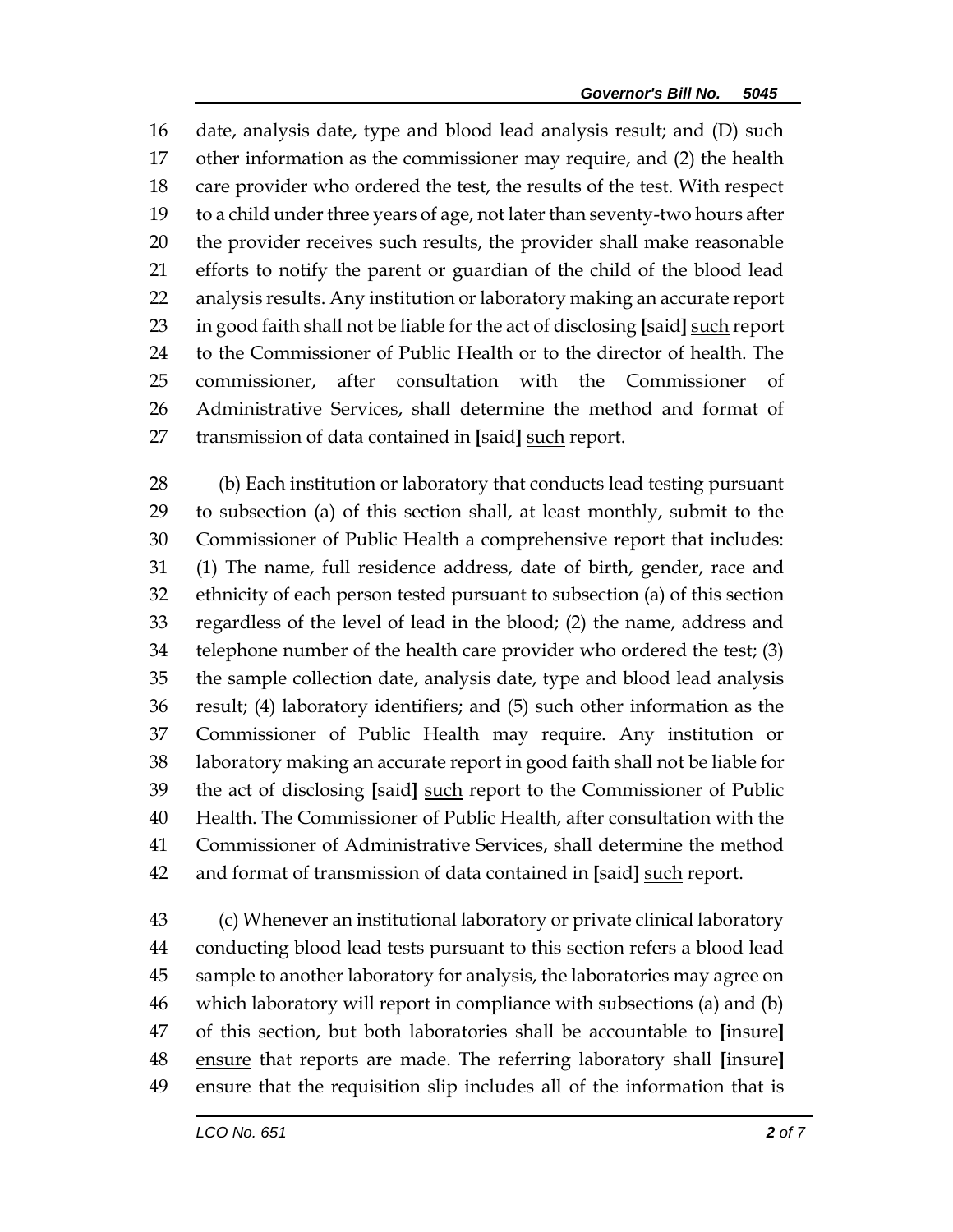required in subsections (a) and (b) of this section and that this information is transmitted with the blood specimen to the laboratory performing the analysis.

 (d) The director of health of the town, city, borough or district shall provide or cause to be provided, to the parent or guardian of a child who is (1) known to have a confirmed venous blood lead level of **[**five**]** 56 three and one-half micrograms per deciliter of blood or more, or (2) the subject of a report by an institution or clinical laboratory, pursuant to subsection (a) of this section, with information describing the dangers of lead poisoning, precautions to reduce the risk of lead poisoning, information about potential eligibility for services for children from birth to three years of age pursuant to sections 17a-248 to **[**17a-248g**]** 17a-62 248i, inclusive, and laws and regulations concerning lead abatement. The director of health need only provide, or cause to be provided, such information to such parent or guardian on one occasion after receipt of an initial report of an abnormal blood lead level as described in subdivisions (1) and (2) of this subsection. Such information shall be developed by the Department of Public Health and provided to each local and district director of health. **[**With**]**

69 (e) Prior to January 1, 2024, with respect to the child reported, the director shall conduct an on-site inspection to identify the source of the lead causing a confirmed venous blood lead level equal to or greater than **[**fifteen**]** ten micrograms per deciliter but less than **[**twenty**]** fifteen micrograms per deciliter in two tests taken at least three months apart and order remediation of such **[**sources**]** source by the appropriate persons responsible for the conditions at such source. **[**On and after January 1, 2012, if one per cent or more of children in this state under the age of six report blood lead levels equal to or greater than ten micrograms per deciliter, the director shall conduct such on-site inspection and order such remediation for any child having a confirmed venous blood lead level equal to or greater than ten micrograms per deciliter in two tests taken at least three months apart.**]** From January 1, 82 2024, to December 31, 2024, inclusive, with respect to the child reported, the director shall conduct an on-site inspection to identify the source of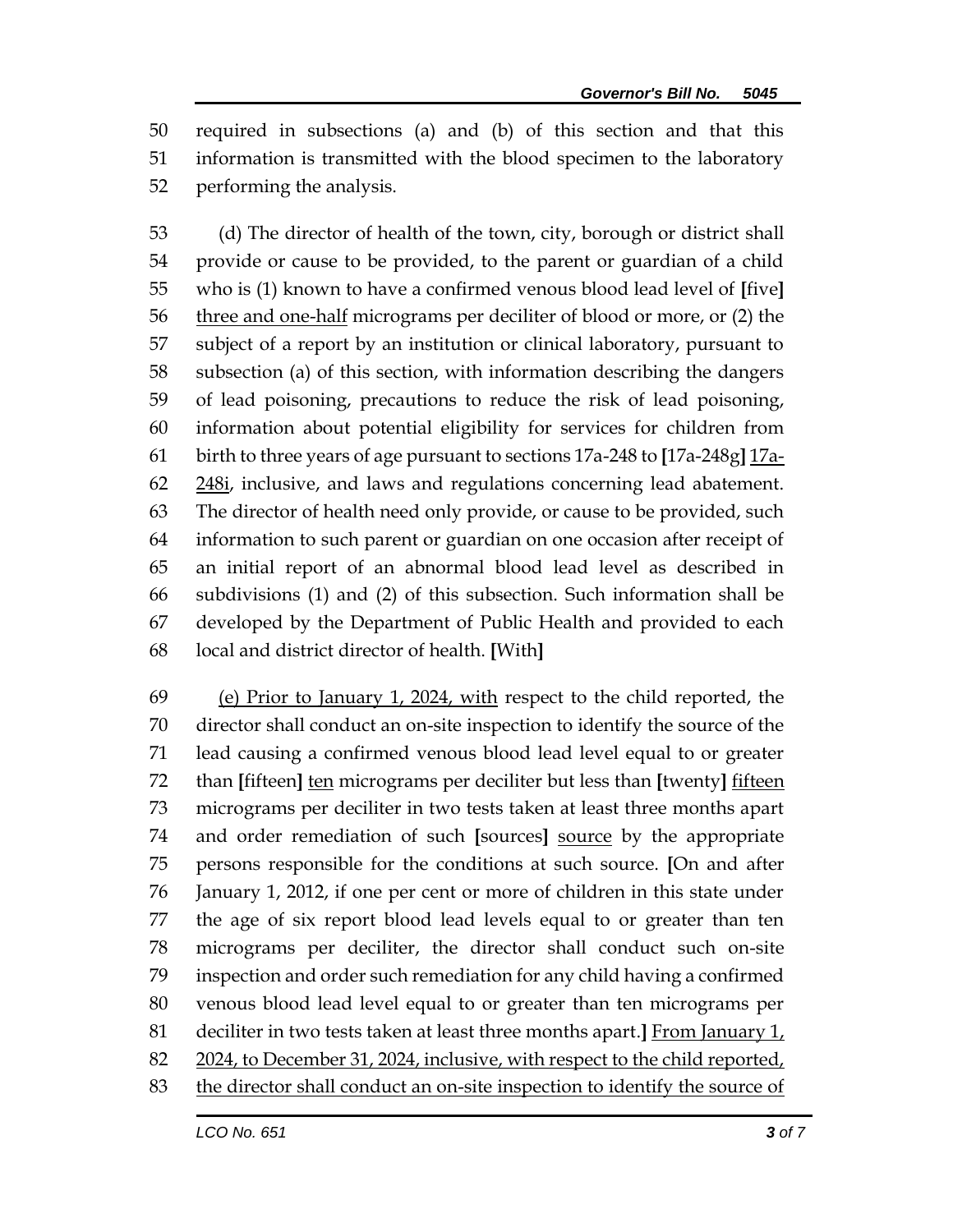the lead causing a confirmed venous blood lead level equal to or greater than five micrograms per deciliter but less than ten micrograms per deciliter in two tests taken at least three months apart and order remediation of such source by the appropriate persons responsible for the conditions at such source.

 Sec. 2. Section 19a-111 of the 2022 supplement to the general statutes is repealed and the following is substituted in lieu thereof (*Effective January 1, 2023*):

 Upon receipt of each report of confirmed venous blood lead level equal to or greater than **[**twenty**]** fifteen micrograms per deciliter of blood from January 1, 2023, to December 31, 2023, inclusive, ten micrograms per deciliter of blood from January 1, 2024, to December 31, 2024, inclusive, and five micrograms per deciliter of blood on and after January 1, 2025, the local director of health shall make or cause to be made an epidemiological investigation of the source of the lead causing the increased lead level or abnormal body burden and shall order action to be taken by the appropriate person responsible for the condition that brought about such lead poisoning as may be necessary to prevent further exposure of persons to such poisoning. In the case of any residential unit where such action will not result in removal of the hazard within a reasonable time, the local director of health shall utilize such community resources as are available to effect relocation of any family occupying such unit. The local director of health may permit occupancy in said residential unit during abatement if, in such director's judgment, occupancy would not threaten the health and well-being of the occupants. The local director of health shall, not later than thirty days after the conclusion of such director's investigation, report to the Commissioner of Public Health, using a web-based surveillance system as prescribed by the commissioner, the result of such investigation and the action taken to ensure against further lead poisoning from the same source, including any measures taken to effect relocation of families. Such report shall include information relevant to the identification and location of the source of lead poisoning and such other information as the commissioner may require pursuant to regulations adopted in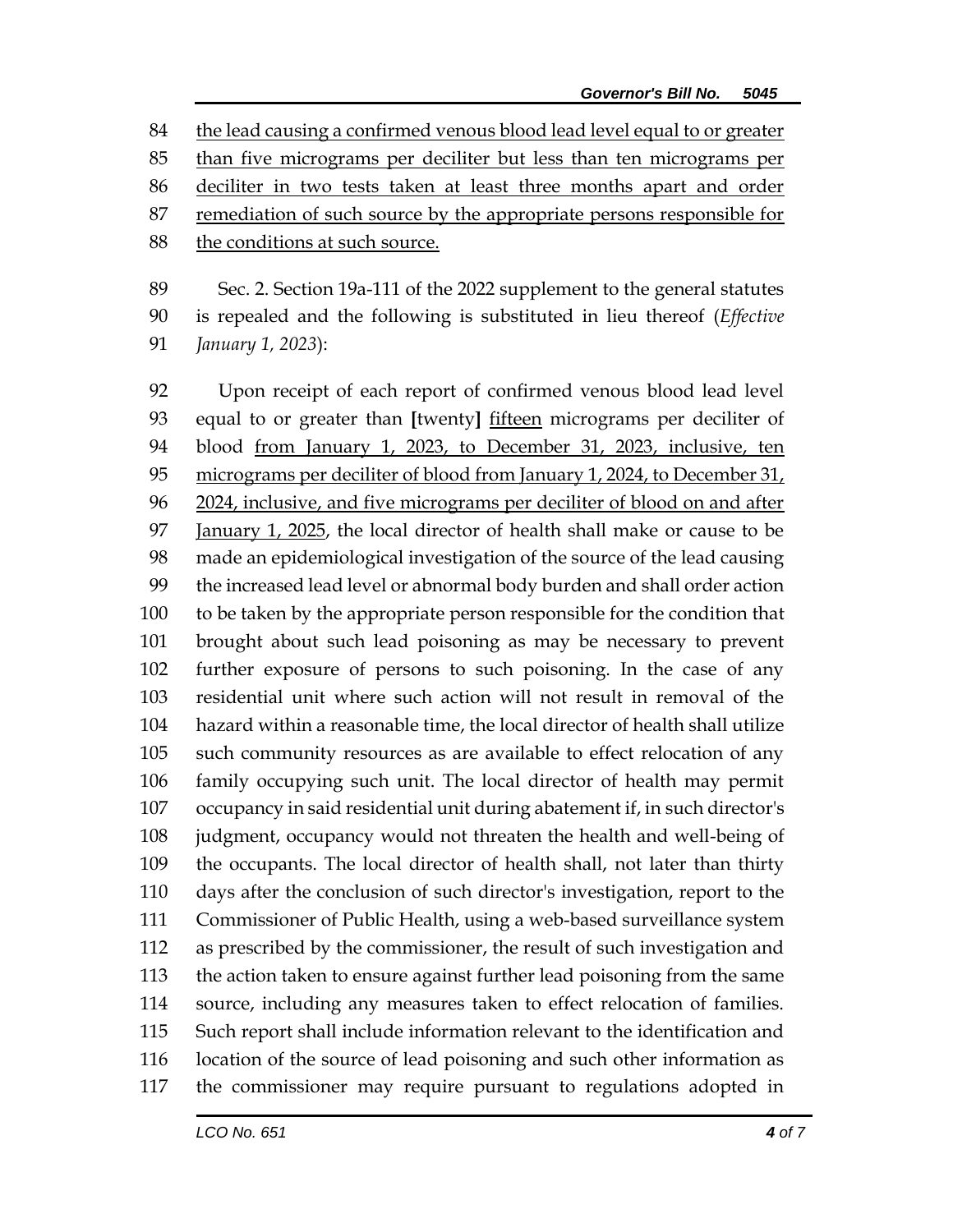accordance with the provisions of chapter 54. The commissioner shall maintain comprehensive records of all reports submitted pursuant to this section and section 19a-110, as amended by this act. Such records shall be geographically indexed in order to determine the location of areas of relatively high incidence of lead poisoning. The commissioner shall establish, in conjunction with recognized professional medical groups, guidelines consistent with the National Centers for Disease Control and Prevention for assessment of the risk of lead poisoning, screening for lead poisoning and treatment and follow-up care of individuals including children with lead poisoning, women who are pregnant and women who are planning pregnancy. Nothing in this section shall be construed to prohibit a local building official from requiring abatement of sources of lead or to prohibit a local director of health from making or causing to be made an epidemiological investigation upon receipt of a report of a confirmed venous blood lead level that is less than the minimum venous blood level specified in this section.

 Sec. 3. Subsection (a) of section 19a-111g of the general statutes is repealed and the following is substituted in lieu thereof (*Effective January 1, 2023*):

 (a) Each primary care provider giving pediatric care in this state, excluding a hospital emergency department and its staff: (1) Shall conduct lead testing at least annually for each child nine to thirty-five months of age, inclusive, in accordance with the Advisory Committee on Childhood Lead Poisoning Prevention **[**Screening Advisory Committee**]** recommendations for childhood lead screening in Connecticut; (2) shall conduct lead testing at least annually for any child thirty-six to seventy-two months of age, inclusive, determined by the Department of Public Health to be at an elevated risk of lead exposure based on his or her enrollment in a medical assistance program pursuant to chapter 319v or his or her residence in a municipality that presents an elevated risk of lead exposure based on factors, including, but not limited to, the prevalence of housing built prior to January 1, 1960, and the prevalence of children's blood lead levels greater than five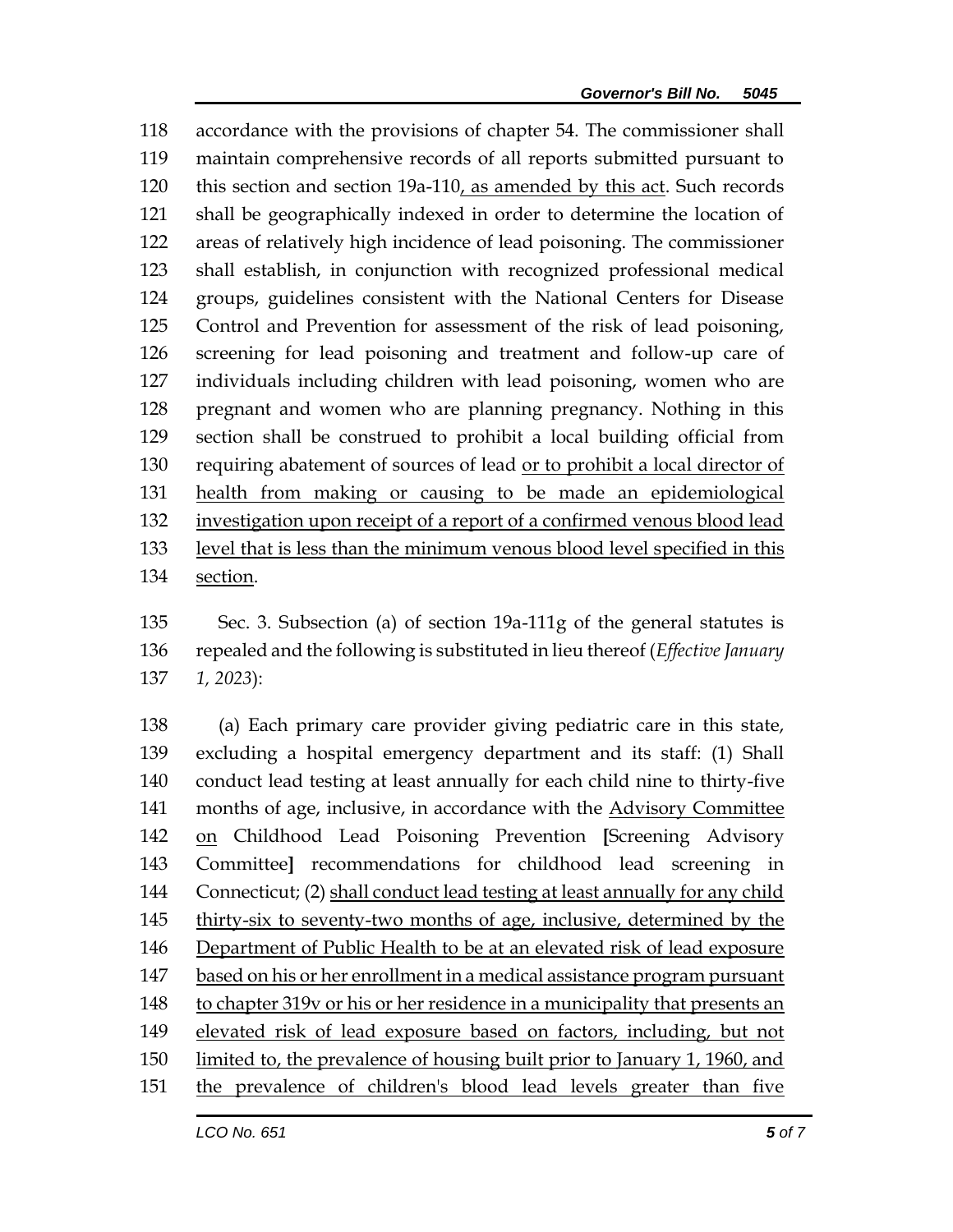micrograms per deciliter; (3) shall conduct lead testing for any child thirty-six to seventy-two months of age, inclusive, who has not been previously tested or for any child under seventy-two months of age, if clinically indicated as determined by the primary care provider in accordance with the Childhood Lead Poisoning Prevention Screening Advisory Committee recommendations for childhood lead screening in Connecticut; **[**(3)**]** (4) shall provide, before such lead testing occurs, educational materials or anticipatory guidance information concerning lead poisoning prevention to such child's parent or guardian in accordance with the Childhood Lead Poisoning Prevention Screening Advisory Committee recommendations for childhood lead screening in Connecticut; **[**(4)**]** (5) shall conduct a medical risk assessment at least annually for each child thirty-six to seventy-two months of age, inclusive, in accordance with the Childhood Lead Poisoning Prevention Screening Advisory Committee recommendations for childhood lead screening in Connecticut; and **[**(5)**]** (6) may conduct a medical risk assessment at any time for any child thirty-six months of age or younger who is determined by the primary care provider to be in need of such risk assessment in accordance with the Childhood Lead Poisoning Prevention Screening Advisory Committee recommendations for childhood lead screening in Connecticut.

 Sec. 4 (NEW) (*Effective January 1, 2023*) To the extent permissible under federal law and within available appropriations, the Commissioner of Social Services shall seek federal authority to amend the Medicaid state plan to add services the commissioner determines are necessary and appropriate to address the health impacts of high childhood blood lead levels in children eligible for Medicaid. Such newly added services may include, but need not be limited to, (1) case management, (2) lead remediation, (3) follow-up screening, (4) referral to other available services, and (5) such other services covered under Medicaid the commissioner determines are necessary. In making the determination as to which services to add to the Medicaid program under this section, the commissioner shall coordinate such services with services already covered under the Medicaid program.